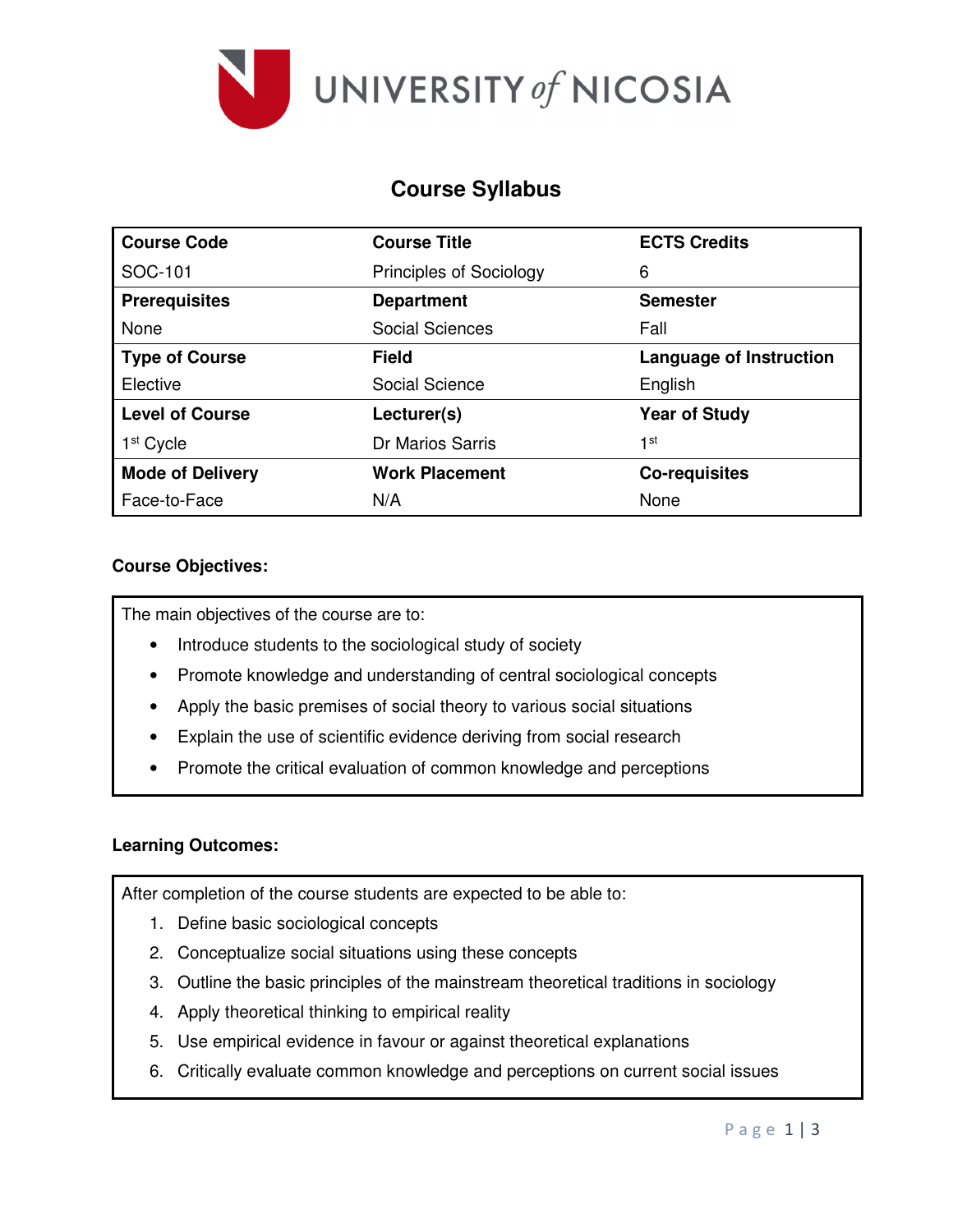

## **Course Content:**

- 1. The Sociological Imagination
- 2. Sociological Theory
- 3. Methods of Sociological Research
- 4. Types of Society
- 5. Gender and Sexuality
- 6. Family, Marriage and Personal Life
- 7. Deviance and Social Control
- 8. Race and Ethnicity
- 9. Social and Global Stratification
- 10. Government, Political Power and War
- 11. Mass Media
- 12. Religion

## **Learning Activities and Teaching Methods:**

Interactive lectures

## **Assessment Methods:**

Final Exam

Mid-term Exam

Attendance & Participation

#### **Required Textbooks / Readings:**

| Title     | Author(s)        | <b>Publisher</b>    | Year                 | <b>ISBN</b>             |
|-----------|------------------|---------------------|----------------------|-------------------------|
| Sociology | Giddens, Anthony | <b>Polity Press</b> | 2013<br>[7th]<br>ed. | Print copy<br>available |